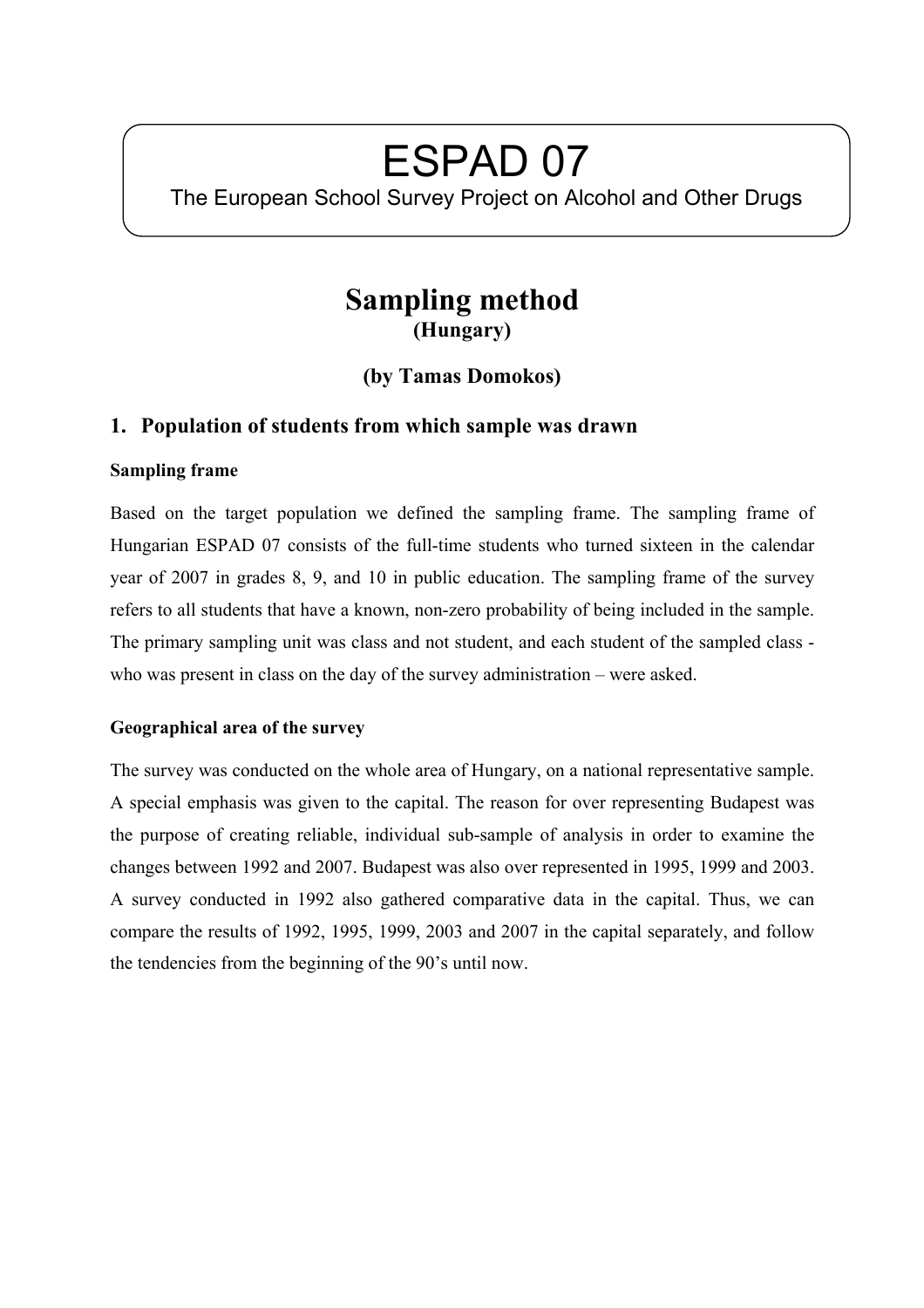**Grades/levels where the target age group (16 years old) is taught and grades/levels planned to be included in the sample** 

|                         | <b>Primary</b><br>general<br>schools | <b>Secondary</b><br>general<br>schools | <b>Secondary</b><br>vocational<br>schools | <b>Vocational</b><br>schools | <b>Total</b> | $% of total 15-$<br>year-old<br>population |
|-------------------------|--------------------------------------|----------------------------------------|-------------------------------------------|------------------------------|--------------|--------------------------------------------|
| grade                   |                                      |                                        |                                           |                              |              |                                            |
|                         | 23                                   |                                        |                                           |                              | 23           | 0,02                                       |
| $\boldsymbol{2}$        | 16                                   |                                        |                                           |                              | 16           | 0,01                                       |
| $\mathbf{3}$            | 55                                   |                                        |                                           |                              | 55           | 0,04                                       |
| $\overline{\mathbf{4}}$ | 145                                  |                                        |                                           |                              | 145          | 0,12                                       |
| 5                       | 543                                  |                                        |                                           |                              | 543          | 0,44                                       |
| 6                       | 1228                                 |                                        |                                           |                              | 1228         | 0,99                                       |
| $\overline{7}$          | 3577                                 | 13                                     |                                           |                              | 3590         | 2,89                                       |
| 8                       | 9280                                 | 189                                    |                                           |                              | 9469         | 7,61                                       |
| 9                       |                                      | 26609                                  | 28203                                     | 15338                        | 70150        | 56,38                                      |
| 10                      |                                      | 17317                                  | 15773                                     | 5811                         | 38901        | 31,27                                      |
| 11                      |                                      | 104                                    | 125                                       | 51                           | 280          | 0,23                                       |
| 12                      |                                      |                                        | 14                                        | $\theta$                     | 15           | 0,01                                       |
| <b>Total</b>            | 14867                                | 44233                                  | 44115                                     | 21200                        | 124415       | <b>100</b>                                 |

*Total number of 15-year-old students by grades and types of schools in full-time education in October 1<sup>st</sup> as the nominal date of the official data collection<sup>1</sup>, 2005/2006* 

*Source: Hungarian Central Statistical Office, preliminary data from Living Standards and Human Resources Statistics Department of HCSO* 

On the basis of the actually available 2005/2006 data the highest proportion of 15-year-old students is avalaible in grades 9 and 10. In 2006 October the proportion of 15-year-old students was 56,4 % in grade 9 and 31,3 % in grade 10. In grade 8 the proportion of the target population was 7,6 %. It means, that in these three grades we could reach 95 % of total 16 year-old population in the full-time education during the data collection.

#### **Approximate number of children born in 1991 who are expected to be in school in March 2007**

|                                                                                                                    | <b>Number of</b><br>population | <b>Perecenteges of the</b><br>target population |
|--------------------------------------------------------------------------------------------------------------------|--------------------------------|-------------------------------------------------|
| Total number of population born in 1991 <sup>**</sup>                                                              | 125109                         | $100\%$                                         |
| Number of 16-years-old students in full-time<br>education in public and private institutions together              | 124415                         | 99.4                                            |
| Number of 16-years-old students in full-time<br>education in 8-9-10 grades (without special<br>vocational schools) | 118520                         | 94.7                                            |

\*\* Demographical Yearbook, KSH 2005. Population on January 1, 2005.

 $\overline{a}$  $1$  75 percent of this population will complete16th year during the next calendar year. It is not problem in the case of grade 9 and 10, but in grade 8 we have to correct the case number with this proportion. The estimated number of 16-year-old student in grade 8 during the data collection is 7,109 at national level.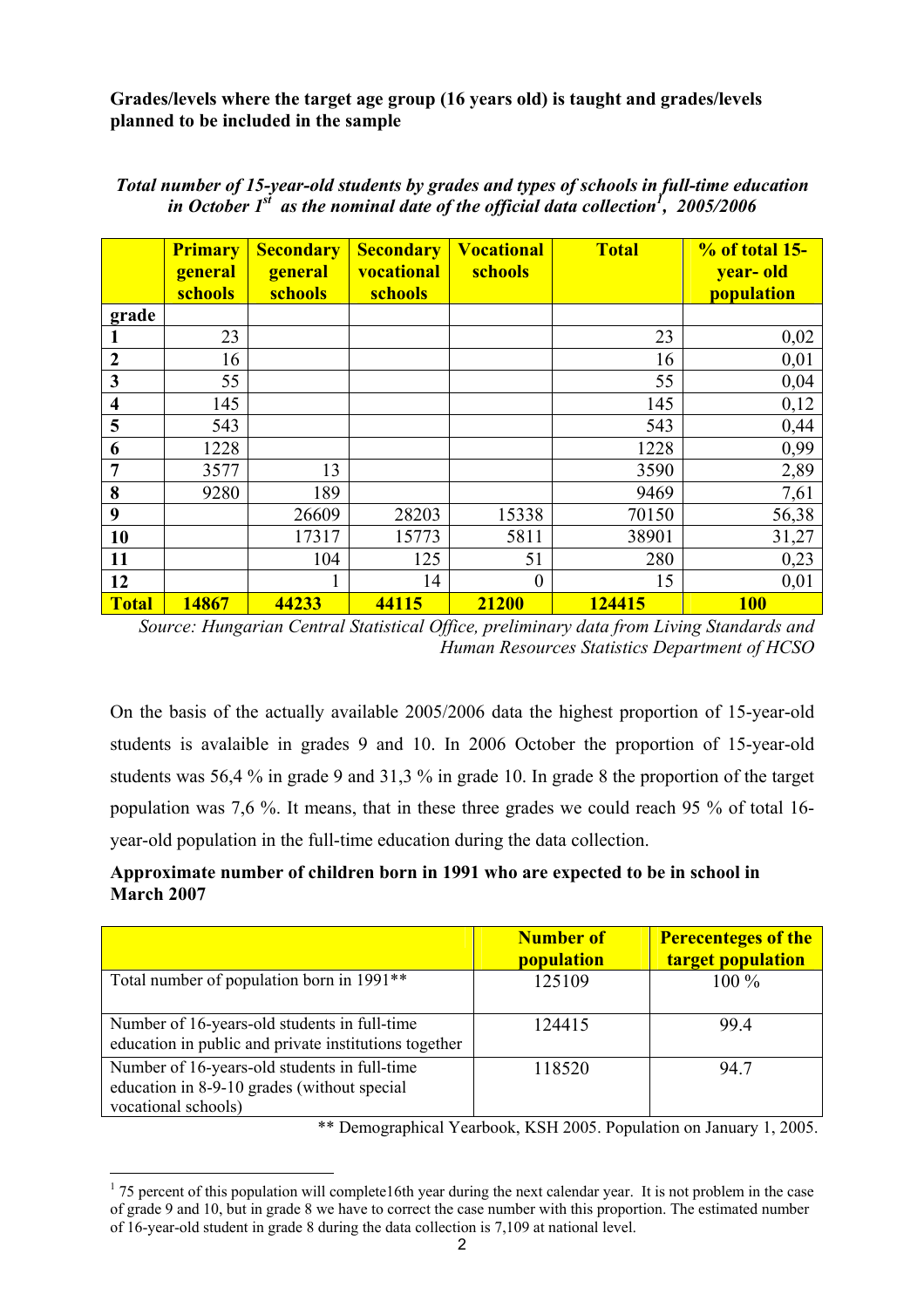On the basis of the 2005/2006 yearly statistics the number of 16-year-old students attending 9-10 grades of full-time secondary school is 109051. It is the 87,6 % of the target population. We included in the survey the 16-year-old population learning in the 8 grade, and we excluded students in special vocational schools our sample represents 95,3 % of 16-year-old school population and approx. 94,7 % of the total population born in 1991.

## **2. Sample**

 $\overline{a}$ 

Schools often cannot be categorised as general schools and specialised secondary schools, or primary schools and grammar schools or specialised secondary schools since they can be under the same management, resulting that the school belongs to a mixed type. In Hungary 2341 institutions are performing one task only (clear profile) and 3638 institutions are performing several tasks (mixed profile). Even in these institutions we can differentiate between classes. Thus instead of categorising according to school type, in Hungary it is more useful to do it according to the class level. The base of the sampling procedure was this level too.

| <b>Type of schools</b>       | <b>Institutions</b><br>performing one task<br>olny | <b>Institutions</b><br>performing several<br>tasks | <b>Total</b> |
|------------------------------|----------------------------------------------------|----------------------------------------------------|--------------|
| Primary general schools      | 1793                                               | 1821                                               | 3614         |
| Secondary general schools    | 255                                                | 506                                                | 761          |
| Secondary vocational schools | 235                                                | 696                                                | 931          |
| Vocational schools           | 55                                                 | 482                                                | 537          |
| Special Vocational schools   |                                                    | 133                                                | 136          |
| Total                        | 2341                                               | 3638                                               | 5979         |

#### **Number and types of school-sites (schools) in the country**

#### **Number and types of schools-sites in the country by region**

| <b>Type of school-sites</b>  | <b>Budapest</b> | <b>Western-</b><br>Regions <sup>2</sup> | <b>Eastern-</b><br>Regions <sup>3</sup> | <b>Total</b> |
|------------------------------|-----------------|-----------------------------------------|-----------------------------------------|--------------|
| Primary general schools      | 391             | 1607                                    | 1616                                    | 3614         |
| Secondary general schools    | 189             | 272                                     | 300                                     | 761          |
| Secondary vocational schools | 201             | 349                                     | 381                                     | 931          |
| Vocational schools           | 85              | 211                                     | 241                                     | 537          |
| Special Vocational schools   | 20              | 61                                      | 55                                      | 136          |
| Total                        | 886             | <b>2500</b>                             | 2593                                    | 5979         |

<sup>&</sup>lt;sup>2</sup> Central Region without the Capital, Central Transdanubia Region, Western Transdanubia Region, Southern-Transdanubia Region

<sup>&</sup>lt;sup>3</sup> Northern Hungary Region, Northern Great Plain, Southern Great Plain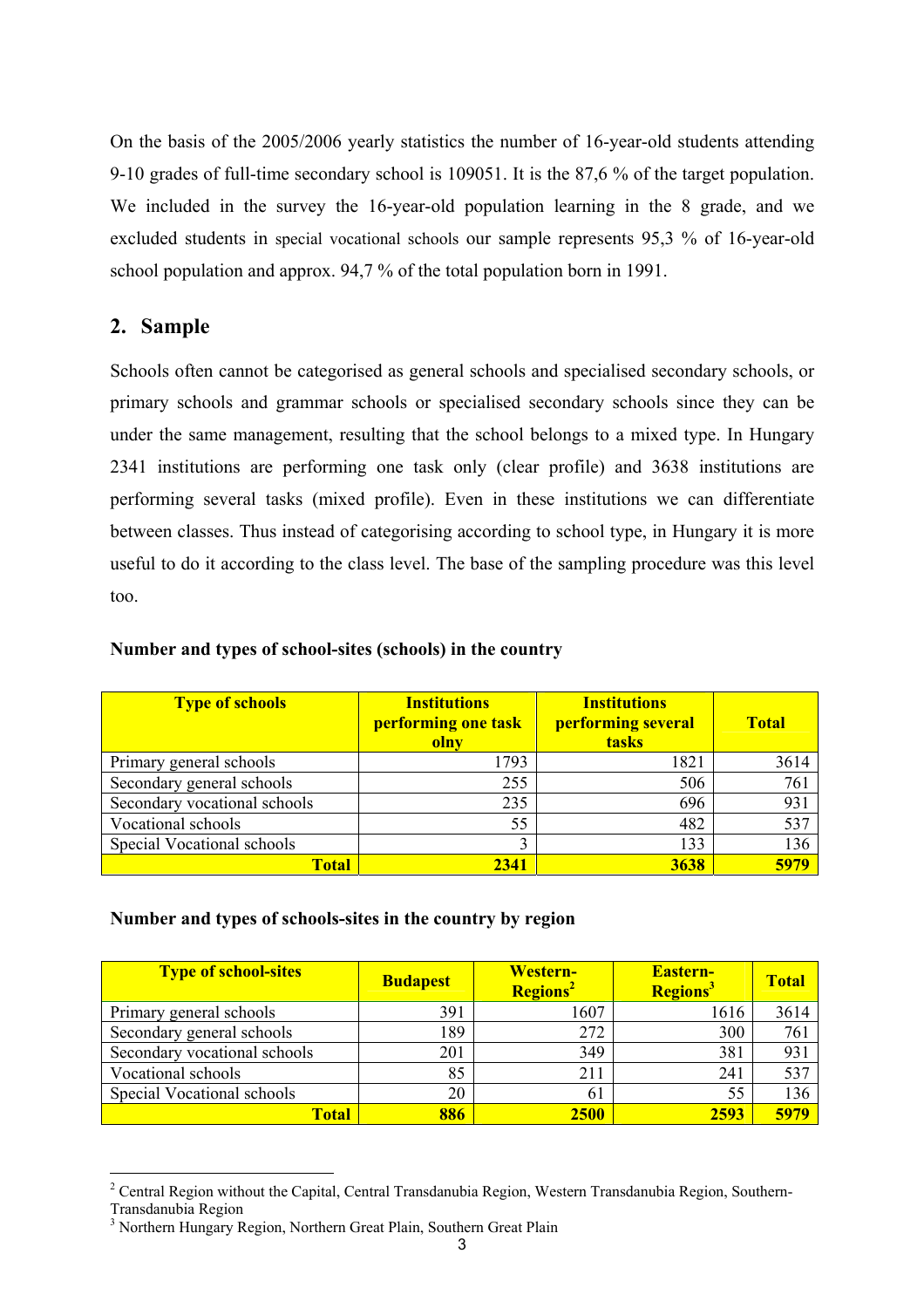#### **Number and types of classes by region (8-9-10 grade)**

| <b>Type of schools</b>       | <b>Budapest</b> | <b>Western-</b><br><b>Regions</b> <sup>4</sup> | <b>Eastern-</b><br><b>Regions</b> <sup>5</sup> | <b>Total</b> |
|------------------------------|-----------------|------------------------------------------------|------------------------------------------------|--------------|
| Primary general schools      | 734             | 2242                                           | 2308                                           | 5284         |
| Secondary general schools    | 1029            | 1447                                           | 1616                                           | 4092         |
| Secondary vocational schools | 744             | 1264                                           | 1459                                           | 3467         |
| Vocational schools           | 283             | 955                                            | 1105                                           | 2343         |
| Special Vocational schools   | 66              | 182                                            | 162                                            | 410          |
| <b>Total</b>                 | 2856            | 6090                                           | 6650                                           | 15596        |

#### **Average number of students per class by grades**

| <b>Type of schools</b>       | 8 grades | 9 grades | 10 grades | <b>Total</b> |
|------------------------------|----------|----------|-----------|--------------|
| Primary general schools      | 20,04    |          |           | 20,04        |
| Secondary general schools    | 28,95    | 30,27    | 30,02     | 30,04        |
| Secondary vocational schools |          | 30,68    | 29,08     | 29,85        |
| Vocational schools           |          | 26,33    | 23,78     | 25,16        |
| Special Vocational schools   |          | 12,49    | 11,38     | 11,98        |
| <b>Total</b>                 | 20,58    | 28,61    | 27,65     | 25,40        |

#### **Number and types of classes by grade and school were chosen**

| <b>Type of schools</b>       | Grade 8.   | <b>Grade 9.</b> | <b>Grade 10.</b> | <b>Total</b> |
|------------------------------|------------|-----------------|------------------|--------------|
| Primary general schools      | 132        |                 |                  | 132          |
| Secondary general schools    | ⋀          | 44              | 61               | L 13         |
| Secondary vocational schools |            | 42              | 55               | 97           |
| Vocational schools           |            | 32              | 30               | 62           |
| <b>Total</b>                 | <b>140</b> | $\sqrt{18}$     | 146              |              |

#### **Number of students to be chosen in each school type**

 $\overline{a}$ 

During the sample design we estimated the expectable number of the students in the chosen classes according to average number of students in a class based on the disposable macro statistics of the 2005/2006 school year. We took the "ESPAD 07" requirements into consideration when we defined the sample size. It sets the minimum number of 16-year-old informants necessary in a country at 2,800. According to educational statistics from the previous school year (2005/2006), the percentage of 16-year-old students in the sample frame of Grades 8, 9, 10 is expected to be 31.23% in average with and 31.31% without special vocational schools. The net sample size that corresponds to the ESPAD requirement on

<sup>&</sup>lt;sup>4</sup> Central Region without the Capital, Central Transdanubia Region, Western Transdanubia Region, Southern-Transdanubia Region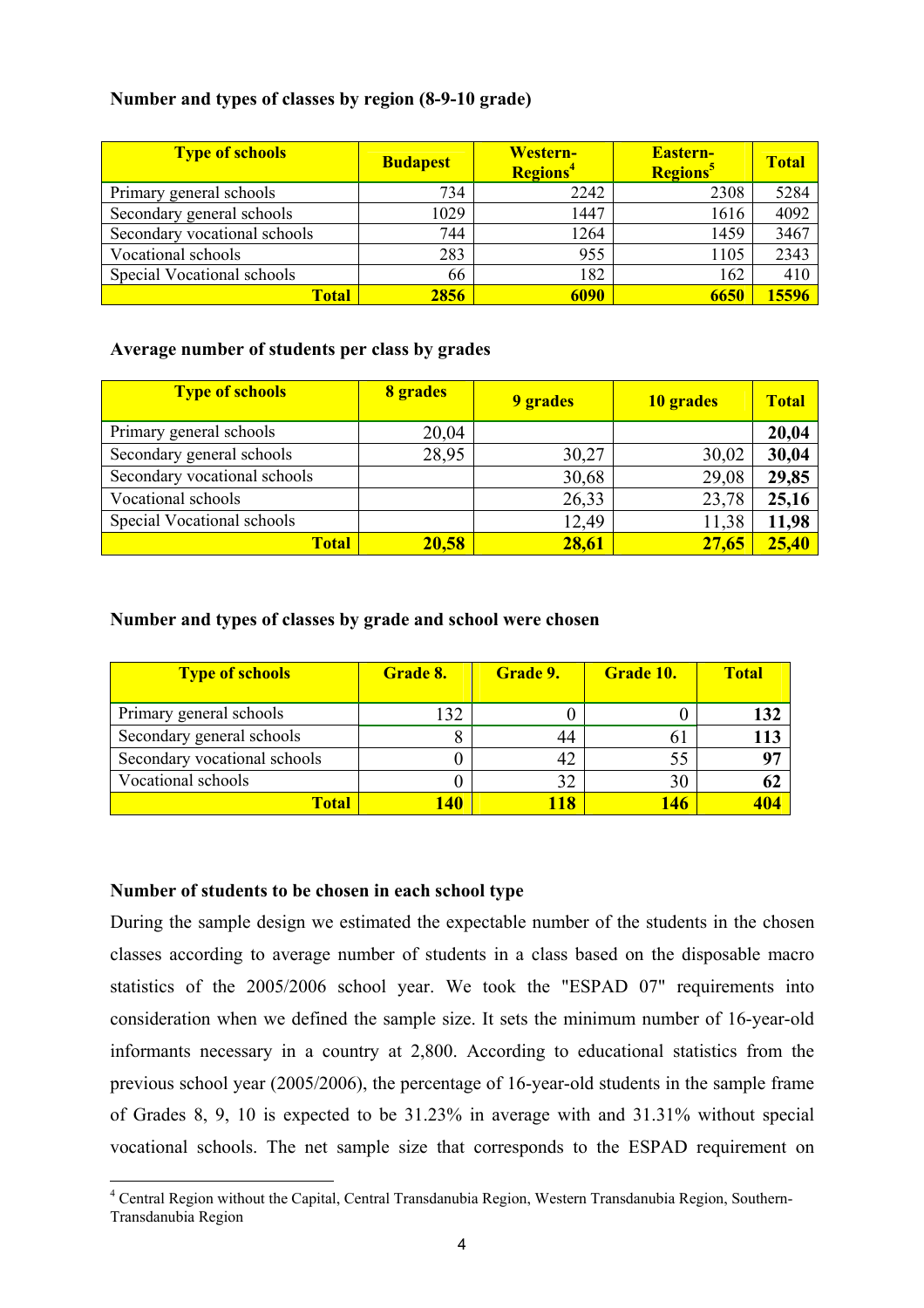sample size is 8,704 persons in the grade 8-10 in the country. We had to add the expected rate of sample loss to this. In the previous ESPAD surveys done in 1999 the national sample loss was 3.5% for schools (with substitutions), in 2003 was 4.9% and for students it was 10.2% in 1999 and 18.6 % in 2003. We use the mean of these experience, and we expect 4.2 % refused classes, and in the interviewed classes the expected rate of individual losses is 14.4% The expected total sample loss 4,2+95.8\*0.144≈18%. Adding this to the net element number the nationally necessary gross sample size became 10,270 persons.

During the sampling procedure we selected 404 classes with 10598 students (gross sample) and the sampled population is 8778 students (net sample). The total loss ratio was 17%. In the net sample the ESPAD 07 target population (born in 1991) is 2837 person.

| <b>Type of schools</b>       | <b>Grade</b> | <b>Gross sample</b> | <b>Total loss</b><br>ratio<br>$\frac{0}{6}$ | <b>Net sample</b><br>size | <b>Number of</b><br>16-year-old<br>population<br>in the net<br>sample |
|------------------------------|--------------|---------------------|---------------------------------------------|---------------------------|-----------------------------------------------------------------------|
| Primary general schools      | 8            | 2912                | 15,49                                       | 2461                      | 169                                                                   |
| Secondary general schools    | 9            | 1336                | 29,94                                       | 936                       | 625                                                                   |
| Secondary general schools    | 10           | 1853                | 16,14                                       | 1554                      | 449                                                                   |
| Secondary vocational schools | 9            | 1305                | 12,72                                       | 1139                      | 725                                                                   |
| Secondary vocational schools | 10           | 1602                | 17,67                                       | 1319                      | 339                                                                   |
| Vocational schools           | 9            | 872                 | 14,91                                       | 742                       | 414                                                                   |
| Vocational schools           | 10           | 718                 | 12,67                                       | 627                       | 116                                                                   |
| <b>Total</b>                 |              | 10598               | 17,17                                       | 8778                      | 2837                                                                  |

#### **Method of sampling**

In our project the sampling strategies was stratified cluster sampling. In selecting the sample we used a random sampling procedure on the stratified list of classes according to representational criteria in which the sampling unit was the class. In the selected class the all students who were present in class on the day of the survey administration was involved. So every member in the sampling frame had equal chances of inclusion.

When the sampling frame was ready, to reduce the sampling error we divided the classes into non-overlapping, homogeneous subgroups (strata). The number of stratum depended on the size of total number of sampled classes. The variables to divide the samples were follows: Region (Budapest, Western Regions, Eastern Regions), Grade (8., 9. 10.), Type of class (Primary general, Secondary general, Secondary vocational, Vocational classes). The maximum (theoretical) number of strata is 36 in the sample. This way 15 of the 36 groups

 <sup>5</sup> <sup>5</sup> Northern Hungary Region, Northern Great Plain, Southern Great Plain

<sup>5</sup>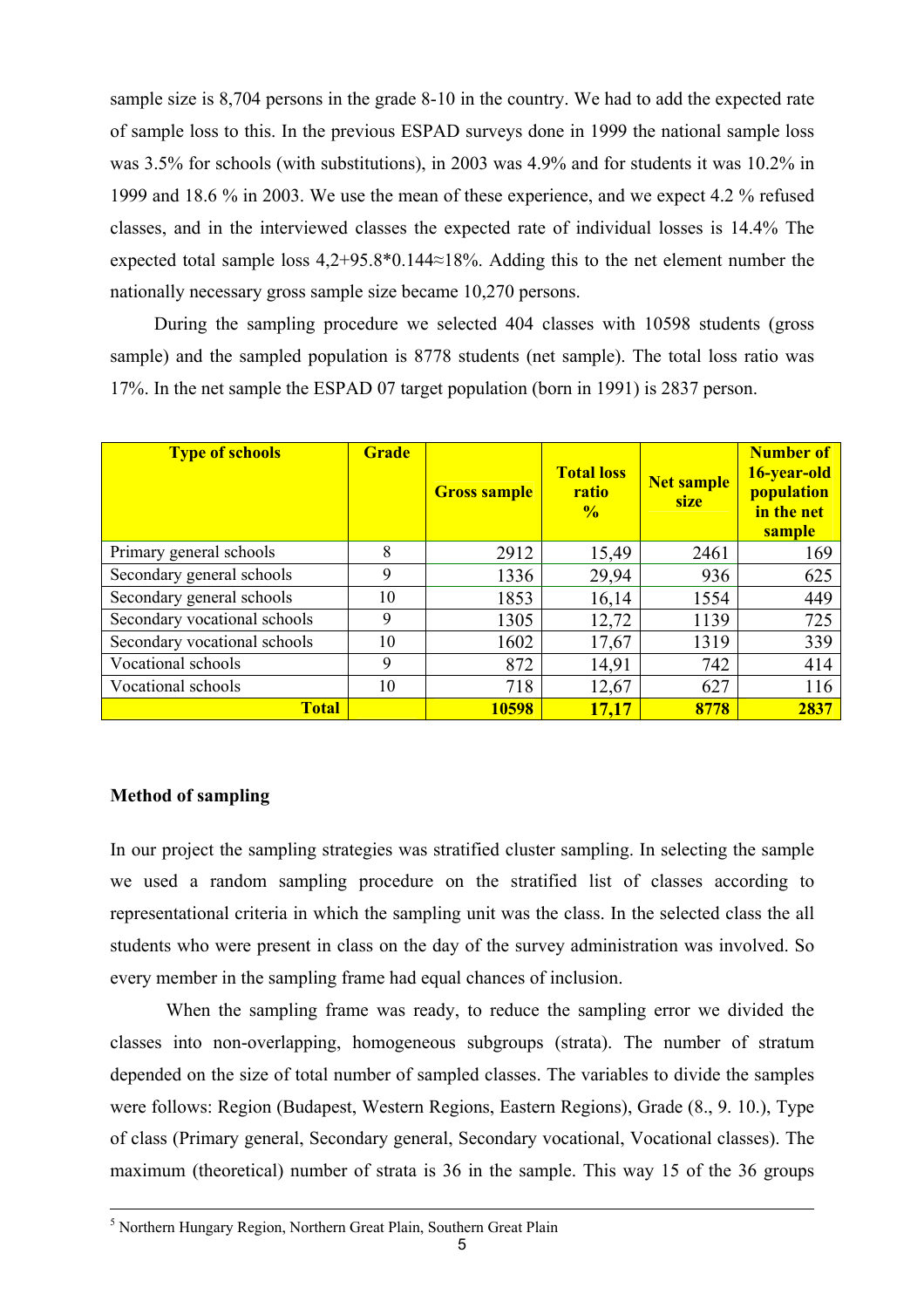resulted in an empty set (there is no secondary school and vocational school in Grade 8, and in Grade 9 and 10 there is no elementary school). Classes in the sample frame were divided into three sub-samples according to their location (Budapest, Western Regions, Eastern Regions) then these groups were subdivided into 7 layers according to the reduced class type and grade. The classes belonging to one of the total of 21 valid layers were selected into a random sample without replacement according to the sample sizes by strata.

The basic list (database) of sampling came from the Education Information System 2006/2007 (KIR-STAT) and the other relevant information source of population statistics were the Living Standards and Human Resources Statistics Department of Hungarian Central Statistical Office and Demographic Research Institute.

|                               | <b>Strata</b>   |               |                                                         |                                                        |
|-------------------------------|-----------------|---------------|---------------------------------------------------------|--------------------------------------------------------|
| <b>Sub-samples</b>            |                 | <b>Strata</b> | <b>Without over-</b><br>representing<br><b>Budapest</b> | Over-<br>representing<br><b>Budapest 10th</b><br>grade |
| Sub-sample 'Budapest' with    | Prim. General   | Grade 08      | 4,44                                                    | 21                                                     |
| and without over-representing | Sec. general    | Grade 09      | 3,31                                                    | 12                                                     |
|                               | Sec. general    | Grade 10      | 3,20                                                    | 22                                                     |
|                               | Sec. vocational | Grade 09      | 2,80                                                    | 9                                                      |
|                               | Sec. vocational | Grade 10      | 2,60                                                    | 20                                                     |
|                               | Vocational      | Grade 09      | 0,96                                                    | 4                                                      |
|                               | Vocational      | Grade 10      | 0,69                                                    | 6                                                      |
| Sub-sample 'Western Regions'  | Prim. General   | Grade 08      | 12,46                                                   | 59                                                     |
|                               | Sec. general    | Grade 09      | 4,83                                                    | 15                                                     |
|                               | Sec. general    | Grade 10      | 5,48                                                    | 18                                                     |
|                               | Sec. vocational | Grade 09      | 4,68                                                    | 15                                                     |
|                               | Sec. vocational | Grade 10      | 5,04                                                    | 17                                                     |
|                               | Vocational      | Grade 09      | 3,47                                                    | 13                                                     |
|                               | Vocational      | Grade 10      | 2,64                                                    | 11                                                     |
| Sub-sample 'Eastern Regions'  | Prim. General   | Grade 08      | 12,66                                                   | 60                                                     |
|                               | Sec. general    | Grade 09      | 5,65                                                    | 17                                                     |
|                               | Sec. general    | Grade 10      | 6,45                                                    | 21                                                     |
|                               | Sec. vocational | Grade 09      | 5,71                                                    | 18                                                     |
|                               | Sec. vocational | Grade 10      | 5,63                                                    | 18                                                     |
|                               | Vocational      | Grade 09      | 4,10                                                    | 15                                                     |
|                               | Vocational      | Grade 10      | 3,20                                                    | 13                                                     |
| <b>Total 21 strata</b>        |                 |               | <b>381</b>                                              | 404                                                    |

**Number and types of classes by strata with and without over-representing Budapest**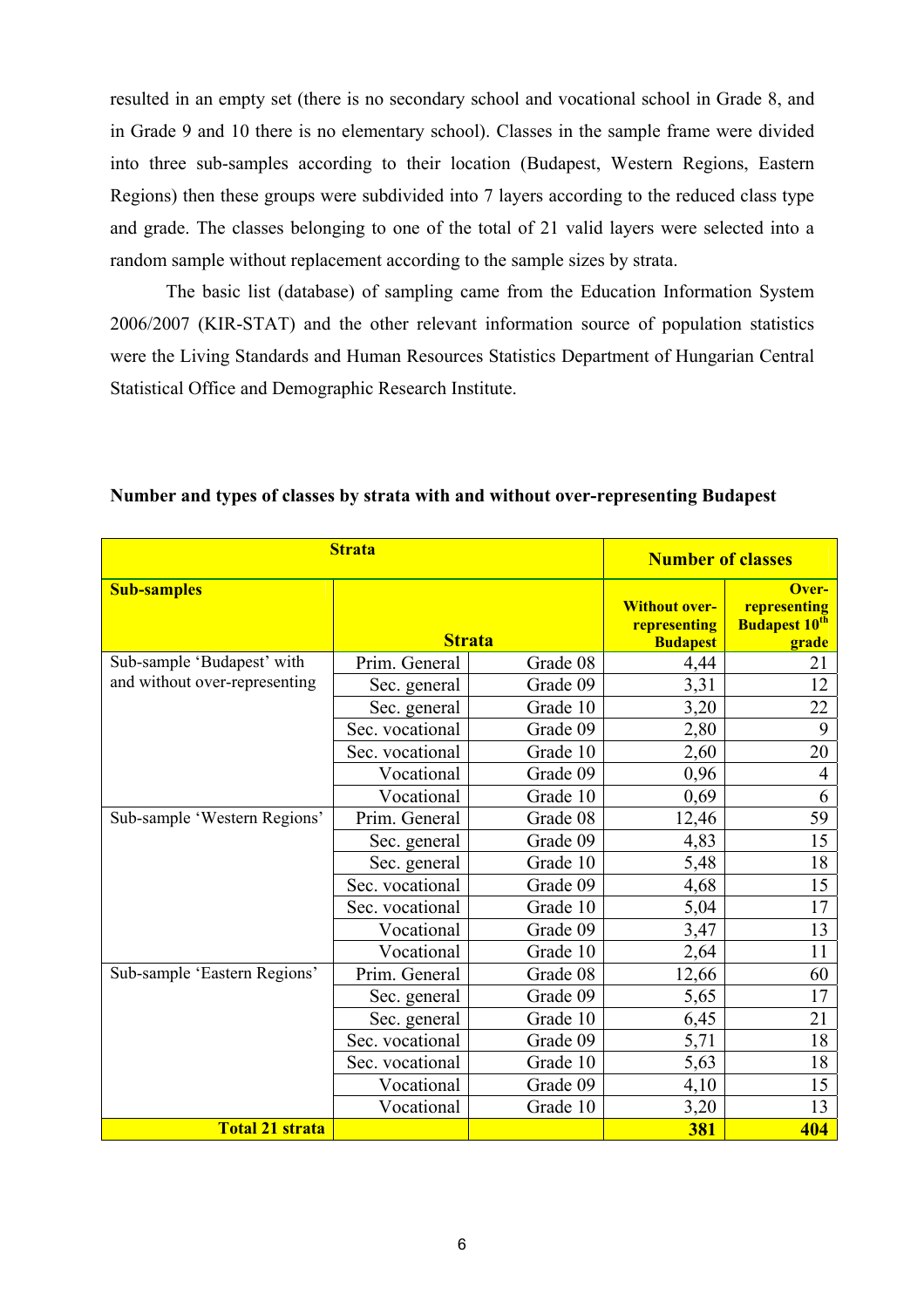## **Representativeness**

| Sub-<br>samples           | <b>Strata</b>      |          | <b>Population</b> | <b>Sample</b><br>frame<br>(over-representing | <b>Sampled</b><br>population<br>without | <b>Sampled</b><br>population<br>after |
|---------------------------|--------------------|----------|-------------------|----------------------------------------------|-----------------------------------------|---------------------------------------|
|                           |                    |          |                   | <b>Budapest 10th</b><br>grade)               | weighting                               | weighting                             |
| Sub-sample<br>'Budapest'  | Prim.<br>General   | Grade 08 | 4,44              | 3,92                                         | 3,69                                    | 4,44                                  |
|                           | Sec. general       | Grade 09 | 3,31              | 3,27                                         | 1,80                                    | 3,31                                  |
|                           | Sec. general       | Grade 10 | 3,20              | 6,20                                         | 5,88                                    | 3,20                                  |
|                           | Sec.<br>vocational | Grade 09 | 2,80              | 2,52                                         | 2,59                                    | 2,80                                  |
|                           | Sec.<br>vocational | Grade 10 | 2,60              | 4,96                                         | 4,83                                    | 2,60                                  |
|                           | Vocational         | Grade 09 | 0,96              | 0,95                                         | 0,92                                    | 0,96                                  |
|                           | Vocational         | Grade 10 | 0,69              | 1,15                                         | 1,07                                    | 0,69                                  |
| Sub-sample<br>'Western    | Prim.<br>General   | Grade 08 | 12,46             | 12,27                                        | 13,02                                   | 12,46                                 |
| Regions'                  | Sec. general       | Grade 09 | 4,83              | 4,27                                         | 4,22                                    | 4,83                                  |
|                           | Sec. general       | Grade 10 | 5,48              | 5,31                                         | 5,24                                    | 5,48                                  |
|                           | Sec.<br>vocational | Grade 09 | 4,68              | 4,43                                         | 4,08                                    | 4,68                                  |
|                           | Sec.<br>vocational | Grade 10 | 5,04              | 5,03                                         | 5,32                                    | 5,04                                  |
|                           | Vocational         | Grade 09 | 3,47              | 3,16                                         | 3,43                                    | 3,47                                  |
|                           | Vocational         | Grade 10 | 2,64              | 2,66                                         | 2,85                                    | 2,64                                  |
| Sub-sample<br>'Eastern    | Prim.<br>General   | Grade 08 | 12,66             | 11,28                                        | 11,32                                   | 12,66                                 |
| Regions'                  | Sec. general       | Grade 09 | 5,65              | 5,07                                         | 4,65                                    | 5,65                                  |
|                           | Sec. general       | Grade 10 | 6,45              | 5,97                                         | 6,58                                    | 6,45                                  |
|                           | Sec.<br>vocational | Grade 09 | 5,71              | 5,36                                         | 6,31                                    | 5,71                                  |
|                           | Sec.<br>vocational | Grade 10 | 5,63              | 5,13                                         | 4,88                                    | 5,63                                  |
|                           | Vocational         | Grade 09 | 4,10              | 4,12                                         | 4,10                                    | 4,10                                  |
|                           | Vocational         | Grade 10 | 3,20              | 2,96                                         | 3,22                                    | 3,20                                  |
| <b>Total 21</b><br>strata |                    |          | <b>100</b>        | <b>100</b>                                   | <b>100</b>                              | <b>100</b>                            |

# *The proportion of the population by strata (region, grade and type)*

The sum of percentages may not total 100 due to rounding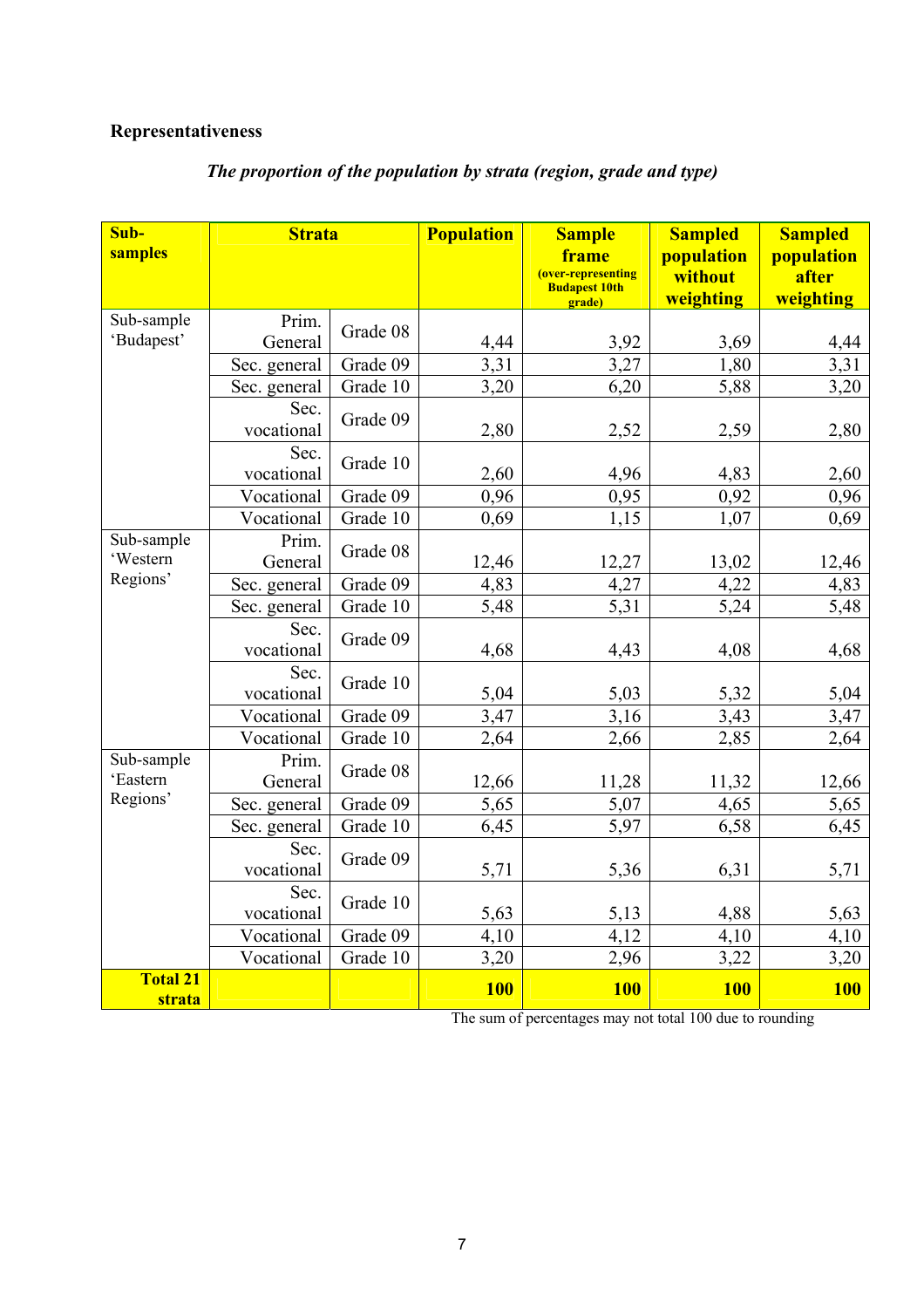**Tables 1 a-g.** Sampling frame, sampling, response rates and participating students.

| <b>School types</b>          | <b>Number of schools</b> | <b>Number of classes</b> |
|------------------------------|--------------------------|--------------------------|
| Primary general schools      | 2760                     | 5284                     |
| Secondary general schools    | 612                      | 4092                     |
| Secondary vocational schools | 610                      | 3467                     |
| Vocational schools           | 431                      | 2343                     |
| <b>Totals</b>                | 4413                     | 15186                    |

# **1a).** Sampling frame.

#### **1b).** Sample size.

|                              | Number of | <b>Number of</b> |             | <b>Number of students</b> |            |
|------------------------------|-----------|------------------|-------------|---------------------------|------------|
| <b>School types</b>          | schools   | classes          | <b>Boys</b> | <b>Girls</b>              | <b>All</b> |
| Primary general schools      | 128       | 132              | 1440        | 1313                      | 2753       |
| Secondary general schools    | 102       | 113              | 1400        | 2090                      | 3490       |
| Secondary vocational schools | 92        | 97               | 1551        | 1392                      | 2943       |
| Vocational schools           | 56        | 62               | 975         | 596                       | 1571       |
| <b>Totals</b>                | 378       | 404              | 5366        | 5391                      | 10757      |

# **1c).** Participating schools, classes and students.\*

|                              | Number of | <b>Number of</b><br>classes | <b>Number of students</b> |              |     |
|------------------------------|-----------|-----------------------------|---------------------------|--------------|-----|
| <b>School types</b>          | schools   |                             | <b>Boys</b>               | <b>Girls</b> | All |
| Primary general schools      | 131       | 136                         |                           |              |     |
| Secondary general schools    |           | 90                          |                           |              |     |
| Secondary vocational schools | 86        |                             |                           |              |     |
| Vocational schools           |           | 62                          |                           |              |     |
| <b>Totals</b>                | 358       | 380                         |                           |              |     |